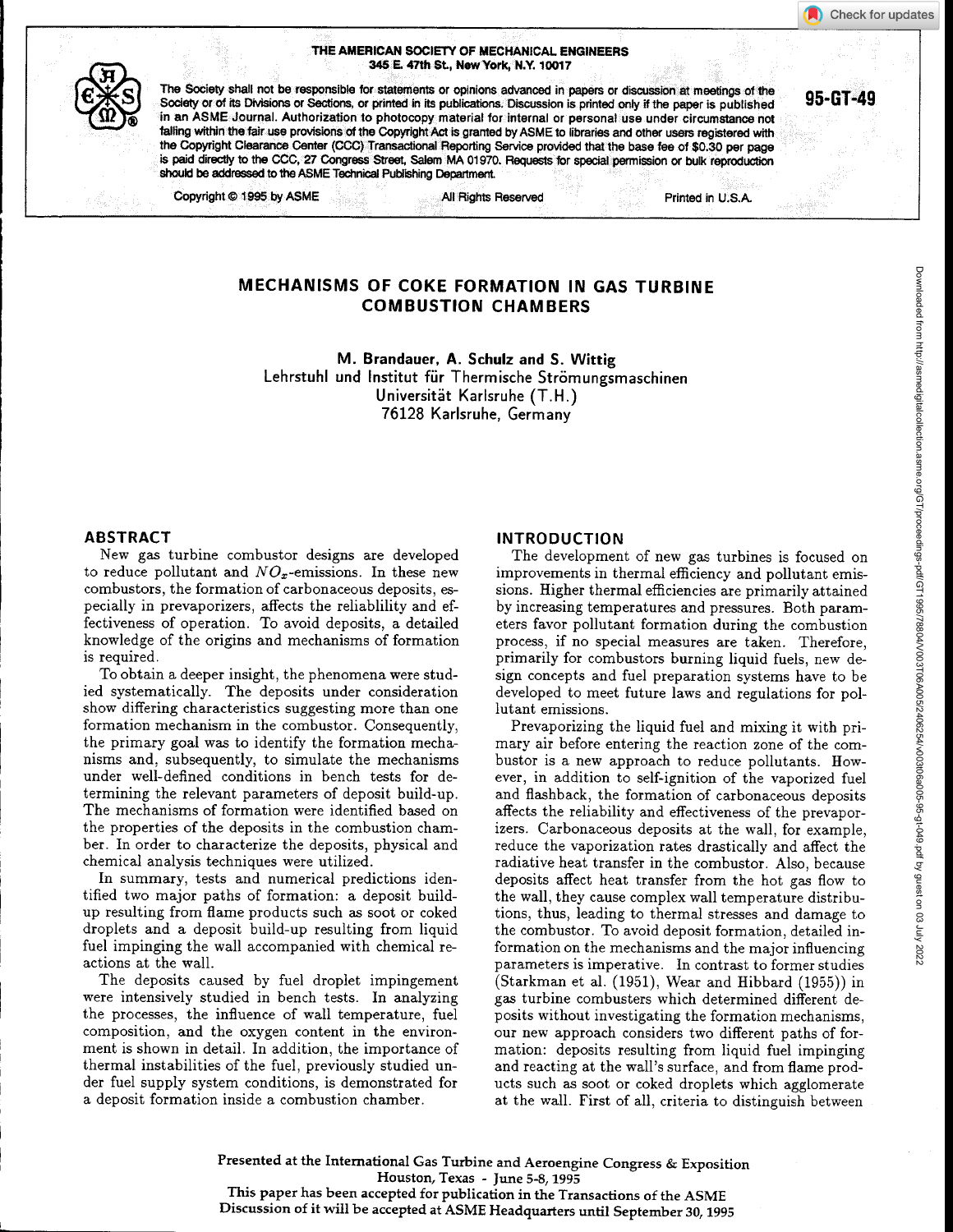both formation mechanisms were derived based on the deposit properties to determine the formation path. After determining the formation mechanisms bench tests were performed for identifying the parameters influencing deposit formation.

Consequently, the following approach had to be taken in the present study: based on observations under real engine conditions accompanied with detailed chemical analyses of the deposits, bench tests under well-defined conditions were required for an understanding of the chemical mechanisms. The methodology of the investigations including the chemical and physical diagnostics as well as the test facilities and the results will be described below.

# **METHODOLOGY AND ANALYSIS TECHNIQUES**

As the experiments under real combustor conditions revealed various deposits suggesting different mechanisms of formation, the primary goal in studying combustor deposits is the definition of the deposit formation path. This can be reached by a systematic analysis of the deposit properties as well as the numerical simulation of the flow field in the combustor under consideration.

For a complete description of the deposits, various coordinated analysis techniques were applied. To get a first indication on the chemical composition, the specimen were tested by elemental analysis. Using this technique, a C-H-N-O determination can be obtained. For choosen experiments a determination of the sulfur content was done, additionally. In particular, the carbon content provides decisive information about the formation mechanism. Furthermore, based on the results of elemental analysis further analysis techniques can be chosen effectively. Infrared spectroscopy was applied to identify chemical functionalities in the deposits to get a deeper insight in chemical reactions. Gas chromatography was performed to investigate the fuels as well as the solid deposits, which were dissolved in advance. Although not all components in the deposits can be dissolved, gas chromatography gives important information about chemical combinations included in the deposits.

To detect whether graphite within the deposits has formed, diffraction patterns of the samples were performed. Furthermore, if graphite does exist, a preferred orientation of the basal planes can be determined using this technique. These patterns distinguish whether deposit formation at the combustor wall is caused by droplet impingement or by intermediate flame particles. Additionally, scanning electron photographs were taken from the samples to characterize the surface morphology of the deposits. Regarding the morphology, a first indication on the path of deposit formation can be obtained (Schirmer (1970)). In applying the different analysis techniques, a systematic and comprehensive characterization of the physical and chemical properties of

the deposits were achieved. Considering the results of all analysis techniques, the deposit formation can be deduced and the major question whether the chemical reactions take place at the wall or in the flow field can be answered. The suggested mechansims can then be confirmed by numerical studies of the flow field in the combustor and a calculation of the fuel preparation.

In the second step, influencing parameters are derived and quantified through deposit formation studies under well-defined conditions. A quantification of the influencing parameters can only be reached by systematic bench tests as under real engine conditions various parameters are interacting and varying, e. g. wall temperatures oscillate with the thermal load and in the course of starting and stopping.

In laboratory experiments, the formation of deposits caused by droplets impinging on the hot combustor wall is simulated under well-defined conditions. In the investigations, the main parameters influencing deposit formation, such as wall temperature, fuel composition and oxygen content in the environment are tested. By comparing chemical properties of bench test deposits with those derived from a combustion chamber it can be determined whether droplet impingement on the combustor wall is one of the relevant mechanisms leading to deposit formation under gas turbine combustor conditions. In case of identical chemical deposit properties, the same chemical reactions will take place under engine conditions and in laboratory experiments.

In demonstrating that identical mechanisms take place in bench tests and combustors, the results of the present study are of far-reaching consequence for deposit formation in real engines since the results of the bench tests can be applied to real engine conditions. Another advantage of the chosen concept is the fact that the reasons of deposit formation can be determined independently from combustor design and solely on the deposit properties. For example, in considering the elemental analysis, the path of deposit formation under gas turbine combustor conditions can be determined.

#### **EXPERIMENTAL SETUP**

For the various laboratory investigations, a bench test rig, shown in Figure 1, was developed. The main objective of the test facility was the simulation of the combustor wall conditions which include the effects of surface temperature, surface material and ambient atmosphere. Thus, deposit formation by droplet impingement on the hot combustor wall was investigated. The monodispersed fuel droplets of 0.022 ml volume, generated by a burette, hit the surface of the test specimen. The test specimen with a diameter of 50 mm was heated by an electrical heater element. Maximum surface temperatures up to 1100 K can be achieved for the investigations such that the whole temperature regime for deposit formation was possible.

The temperature was monitored simultaneously by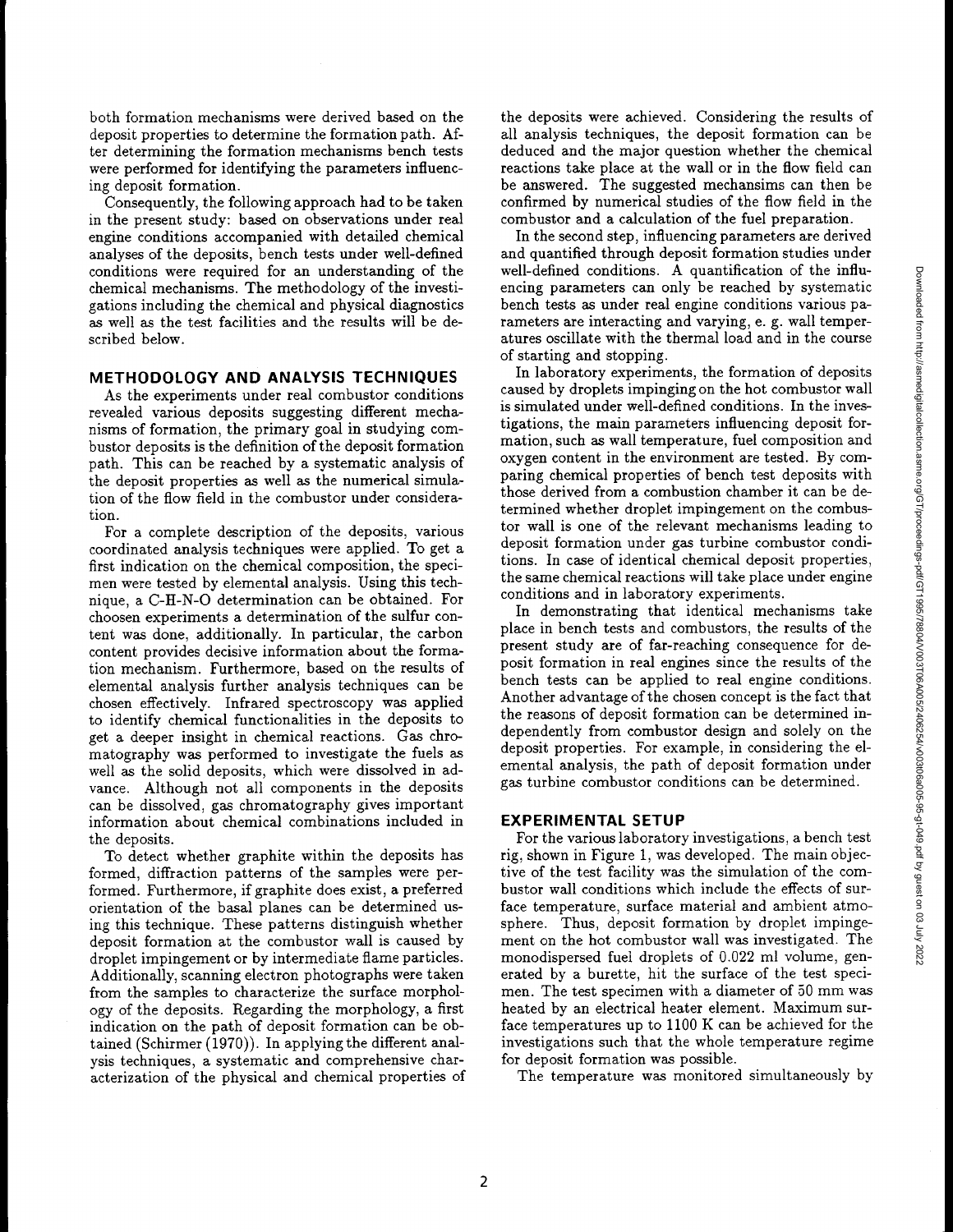

FIG. 1: Schematic of the Bench Test Rig

thermocouples and an infrared system. Surface temperature measurements were performed by pyrometry in the vicinity of deposit build-up which was varnished with a coating exhibiting well-defined emission characteristics. As infrared camera measurements revealed a homogeous temperature distribution on the specimen surface, temperature measurement by pyrometry beside the deposit formation area provide exact values of the surface temperature at the location of deposit build-up.

Furthermore, the test specimen and the location of deposit build-up are enclosed in order to vary the content of oxygen and nitrogen in the test rig. Due to the design of the test rig, near wall conditions in a combustor including fuel, wall temperature, wall material and gas atmosphere can be adjusted constantly.

After hitting the heated test specimen, the fuel droplets evaporate and chemical reactions are initiated which lead to the build-up of solid carbonaceous deposits. The evaluation of the test is done gravimetrically by weighing the test specimen before and after the test, respectively. The sensitivity of the gravimetric weighing system is 0.1 mg, so that exact values of deposit mass can be given. By the weighing only solid deposits and no gums or deposit precursers are considered. The design of the present bench test rig provides a quantitative relation between the mass of the deposit and the mass of the fuel, which is of fundamental importance for identifying major influences. As the characteristic quantity, a dimensionless deposit mass is introduced, defined as:

# $\omega = m_{dep}/m_{fuel} \cdot 100$  [%]

where  $\omega$  denotes the mass ratio of the deposit to the initial test fuel. This dimensionless quantity is established in order to compare tests with different initial fuel masses. The introduction of this dimensionless number is possible as preliminary tests revealed a linear dependence between deposit mass and fuel mass under constant test conditions. Considering deposit mass in the

quantification of the major influences is an advantage of the test rig, because other bench test rigs (see Maier et al. (1985)) allow only visual evaluation of the deposits. Furthermore a chemical evaluation by the above described techniques is done to get information about reactions leading to deposit build-up.

The combustion chamber tests were performed in the film-evaporation research combustor at the Institute for Thermal Turbomachinery. A sketch of the combustor, which is described in detail by Pfeiffer et al. (1991a) (1991b), is given in Figure 2. The combustor was designed for a thermal load of about 150 kW at a pressure pf 4.5 bar with a overall air/fuel ratio of 5.6. Further information on constructional details is given in the above quoted papers.

The combustor was developed to find new design concepts in reducing  $NO_x$ -emissions by fuel vaporization and staged combustion. In the following discussion, only a few comments on fuel preparation in the combustor will be made because it affects briefly the deposit formation.



FIG. 2: Schematic of the Film Evaporation Combustor

The fuel (Fuel Oil) is sprayed by a pressure atomizer towards the inner surface of the flame tube. The droplets impinge on the wall and form a liquid film, which is shear driven by the primary air flow. While spreading, the film evaporates through heat transferred from both the wall and the hot gas flow. The primary air enters the combustion chamber by an axial flow swirler, thus forming a recirculation flow regime for flame stabilization. The fuel vapor mixes with the primary air forming a homogeneous fuel/air mixture in the primary zone.

# **DEPOSIT FORMATION IN THE COMBUSTION CHAMBER**

In the research combustion chamber, deposit formation occured at two locations. Under certain test conditions, deposit build-up was found not only in the flame tube in the region of the fuel film, but also in the vicinity of the fuel nozzle. A sketch of deposit location is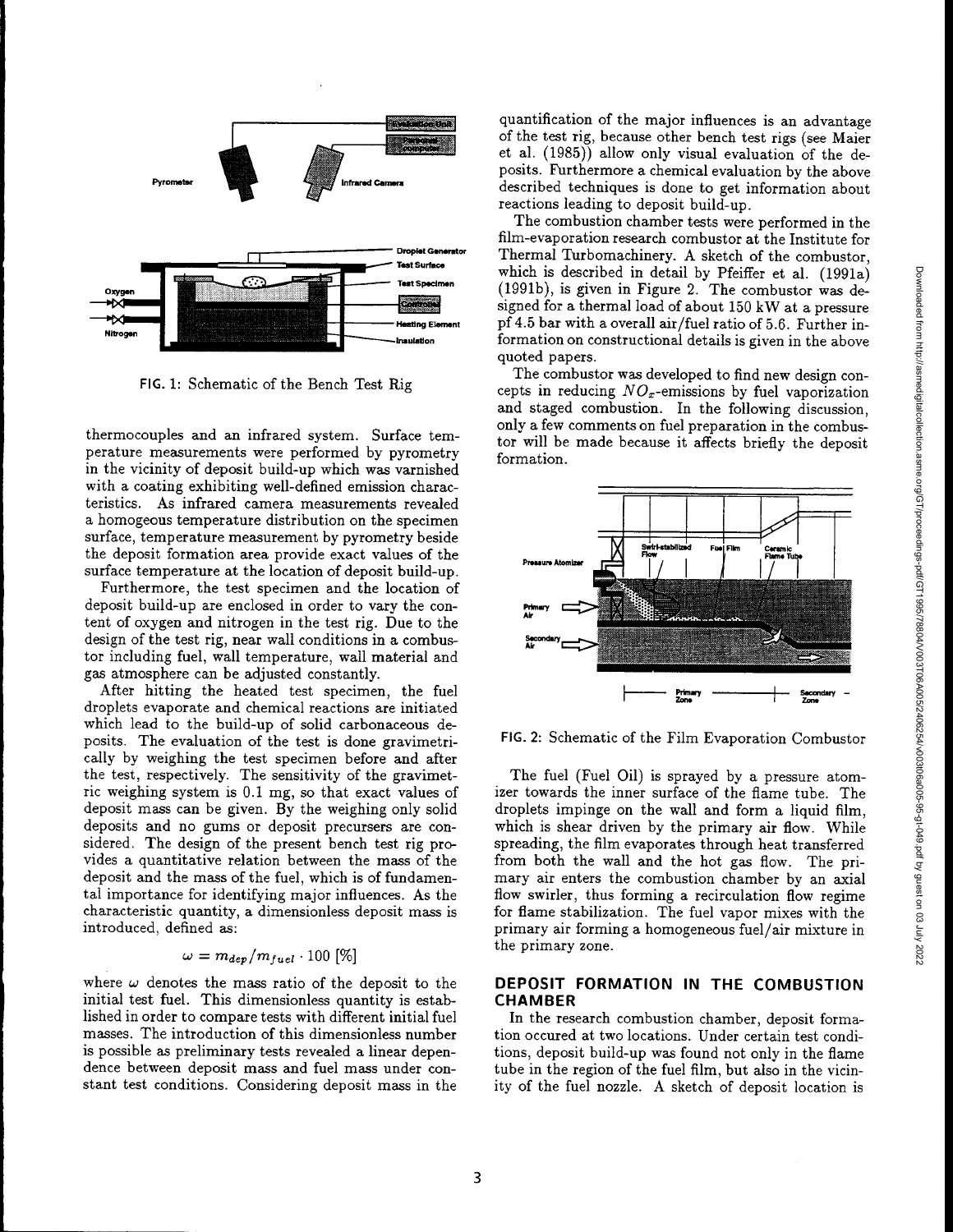given in Figure 3.



**FIG. 3:** Sketch of Deposit Location

These deposits were characterized by several analysis techniques to determine their formation mechanisms. To get a first impression of the surface morphology, scanning microscope photographs of both deposits in the flame tube as well as in the vicinity of the fuel nozzle were performed.



**FIG. 4:** Scan Microscope Photograph of the Deposits in the Vicinity of the Nozzle  $(1cm \equiv 20 \mu m)$ 

Figure 4 shows the deposits near the fuel nozzle. An accumulation of spherical particles, which were initiated in the hot flow field and then agglomerated at the wall surface, became apparent. The diameter of these spherical particles was approximately 4-5 microns. The particles are considerably larger than soot particles, as Müller and Wittig (1991) showed in detailed studies. In contrast, the deposits in the flame tube (see Figure 5) exhibited an amorphous structure without any particles falling out from the hot gas flow. The differences in the deposits due to their location in the combustor detected by scan microscope were confirmed by their chemical composition.

While the deposits in the vicinity of the nozzle contained about 98 mass percent carbon and 1-2 % oxy-



**FIG. 5:** Scan Microscope Photograph of the Deposits in the Flame Tube  $(1cm \equiv 20 \mu m)$ 

gen, the deposits in the flame tube consisted of about 74-80 % carbon, 20 % oxygen, 4 % hydrogen and small amounts of nitrogen. Based on the results of the elemental analysis, further analysis techniques were done. Thus, from the deposits in the flame tube, infrared spectra were taken in order to obtain more information about functional groups containing heterocompounds, especially oxygen. The deposits in the vicinity of the fuel nozzle, which consisted almost entirely of carbon, were described by diffraction patterns to identify whether graphitization has occured in the material. The pattern shown in Figure 6 demonstrates the presence of some random oriented crystallites in the deposits. Thus, these particles have been exposed to extremely high temperatures in the reaction zone of the combustor.



FIG. 6: Diffraction Pattern of the Deposits in the Vicinity of the Fuel Nozzle

For the initiation of graphitization processes, temperatures beyond 1200 K were required (Heidenreich et al. (1968)). However, these temperatures were not reached at the combustor wall where the deposits were found as shown by thermal paints. This hypothesis is supported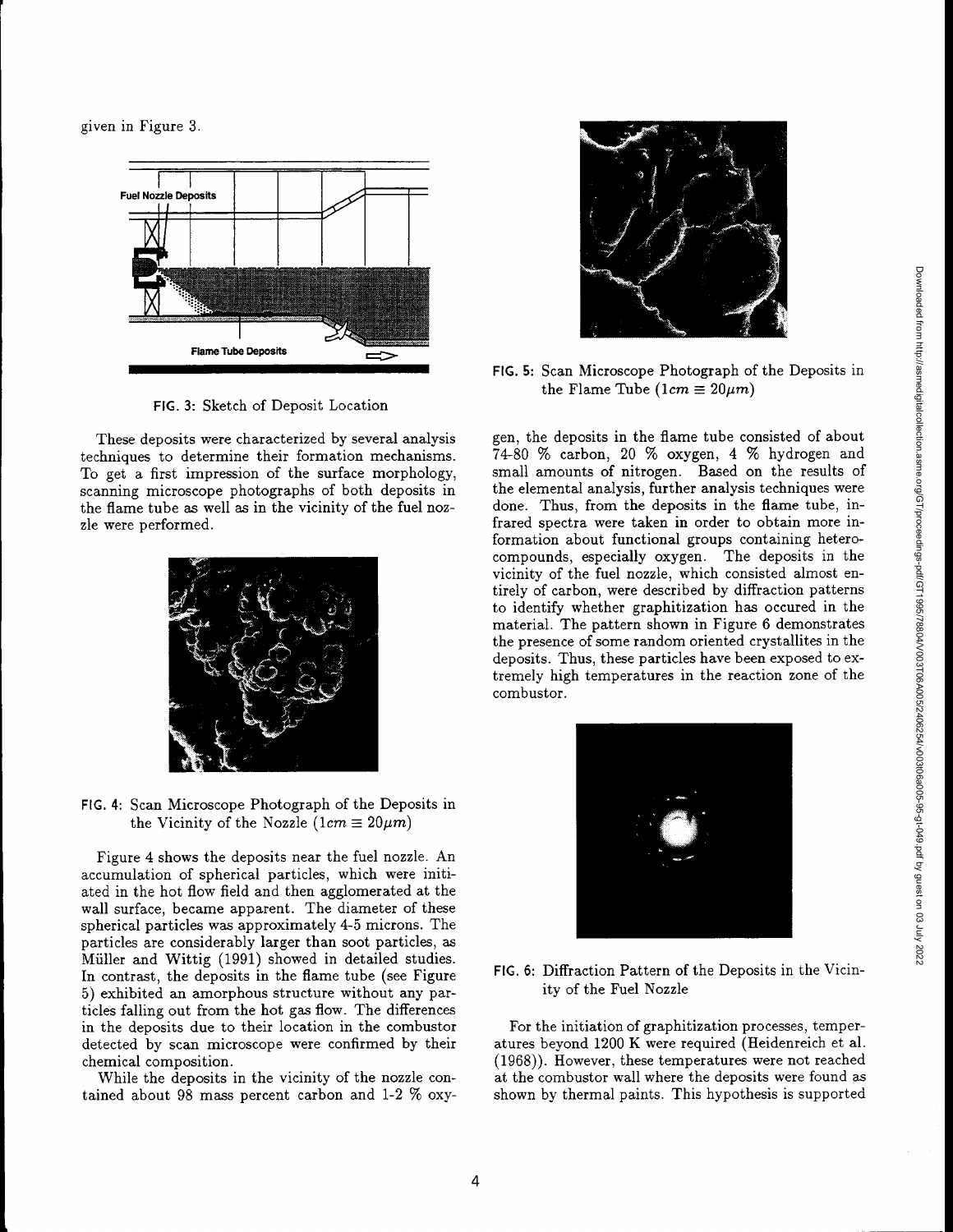

FIG. 7: Computed Flow Field in the Primary Zone of the Combustor

by the fact that no preferred orientation of the intensity in Figure 6 is present, which would indicate an orientation of the basal planes in the deposits parallel to the wall surface. Since no preferred orientation occured, an indication is given that the deposit forming reactions and graphite formation would take place in a flow field and not at a plain surface (Grisdale (1953)). Therefore, on account on diffraction analysis, deposit formation at the fuel nozzle is primarily caused by particles formed in the hot reaction zone of the combustor.

Summarizing the analyses of the deposits in the vicinity of the fuel nozzle, deposit formation here was caused by flame products as soot or coked droplets, as examined by Urban and Dryer (1990). This conclusion can be supported by analyzing the flow field in the combustion chamber.

To show the impact of the flow field in the combustor on deposit formation, a numerical calculation was performed. The numerical simulation was done by a finite-volume code developed at the Institute for Thermal Turbomachinery (see Noll (1993)) for computing three-dimensional, turbulent combustor flows. The code uses the standard- $k$ - $\epsilon$ -turbulence model with highorder-discretization. The case discussed in the following represents typical test conditions, where deposit buildup was found (see also Pfeiffer et al. (1991a). In Figure 7 the flow field in the primary zone of the combustor is shown. In the vector plot the spreading of the recirculation regime within the primary zone becomes apparent. For reasons of clarity, some streamlines are plotted. The streamlines show that the recirculation flow regime spreads back to the fuel nozzle so that hot gas and intermediate flame products can fall out there. In considering the flow field, a transport of small particles, formed in the hot reaction zone of the combustor, towards the vicinity of the fuel nozzle can be determined.

Therefore, regarding both the chemical properties of the deposits as well as the flow situation in the combustor, a deposit build-up at the fuel nozzle by small particles such as soot or coked droplets can be formulated. The size of the particles corresponds with those found by Urban and Dryer (1991), who give a correlation between the initial droplet diameter and the diameter of the coked droplet. Because these authors considered solely heavier fuels, further studies are necessary to validate the assumption that these spherical particles are coked fuel droplets.

The deposits within the flame tube differ distinctly from those in the vicinity of the nozzle. In particular, the high oxygen content, which is identified by elemental analysis as well as by infrared analysis, exhibits similarities with deposits formed through thermal instabilities of hydrocarbons. These mechanisms were studied by Chin and Lefebvre (1992) and Krazinski et al. (1990) under fuel supply system conditions. Both authors investigated deposit formation by heating fuels in tubes outside a combustor. To illustrate that these mechansims are also relevant inside the combustor for fuel impinging the combustor walls, the present combustor results were further studied in detail. To verify the hypothesis, the deposits of laboratory experiments are contrasted to those in the film section of the combustor and those found in investigating thermal instabilities of fuels.

## **DEPOSIT FORMATION IN BENCH TESTS**

In the bench test rig, a deposit formation caused by droplet impingement on the hot combuster wall was simulated. All the tests described below were performed at a pressure of 1 bar. To compare the deposits in the bench tests and those in the flame tube of the previously described combustor, fuel oil was initially utilized. As Figure 8 shows, both the elemental analyses and the infrared spectra of deposits in the bench test as well as in the film section of the combustor under consideration show good agreement.

In both cases, the deposits consist of approximately 80 % carbon and 20 % oxygen. The oxygen is chemically fixed in -OH, C=O and C-O bonds. Based on the correlation of deposit composition in both test rigs, it can be assumed that identical mechanisms of formation take place and the dependencies found for deposit formation in the bench tests can be applied to combustor conditions. Contrasting the deposit composition to deposits observed in fuel supply systems, it is apparent that the mechanism stemming from thermal instability of the fuel also takes place inside a combustor when liquid fuel impinges the hot wall. The composition of the deposits resulting from thermal instabilities (Hazlett and Hall (1981)) and those occuring in internal engines, such as found by Ebert et al. (1981), corresponds with those detected in the bench test rig as well as in the flame tube of the combustor.

In our first laboratory experiments, the influences of the wall temperature and the fuel composition were investigated for several gas turbine fuels as well as pure hydrocarbons. Before testing the gas turbine fuels, a detailed analysis using gas chromatography and boiling point curves was done to characterize the fuels. As Figure 9 shows, for fuel oil deposit formation takes place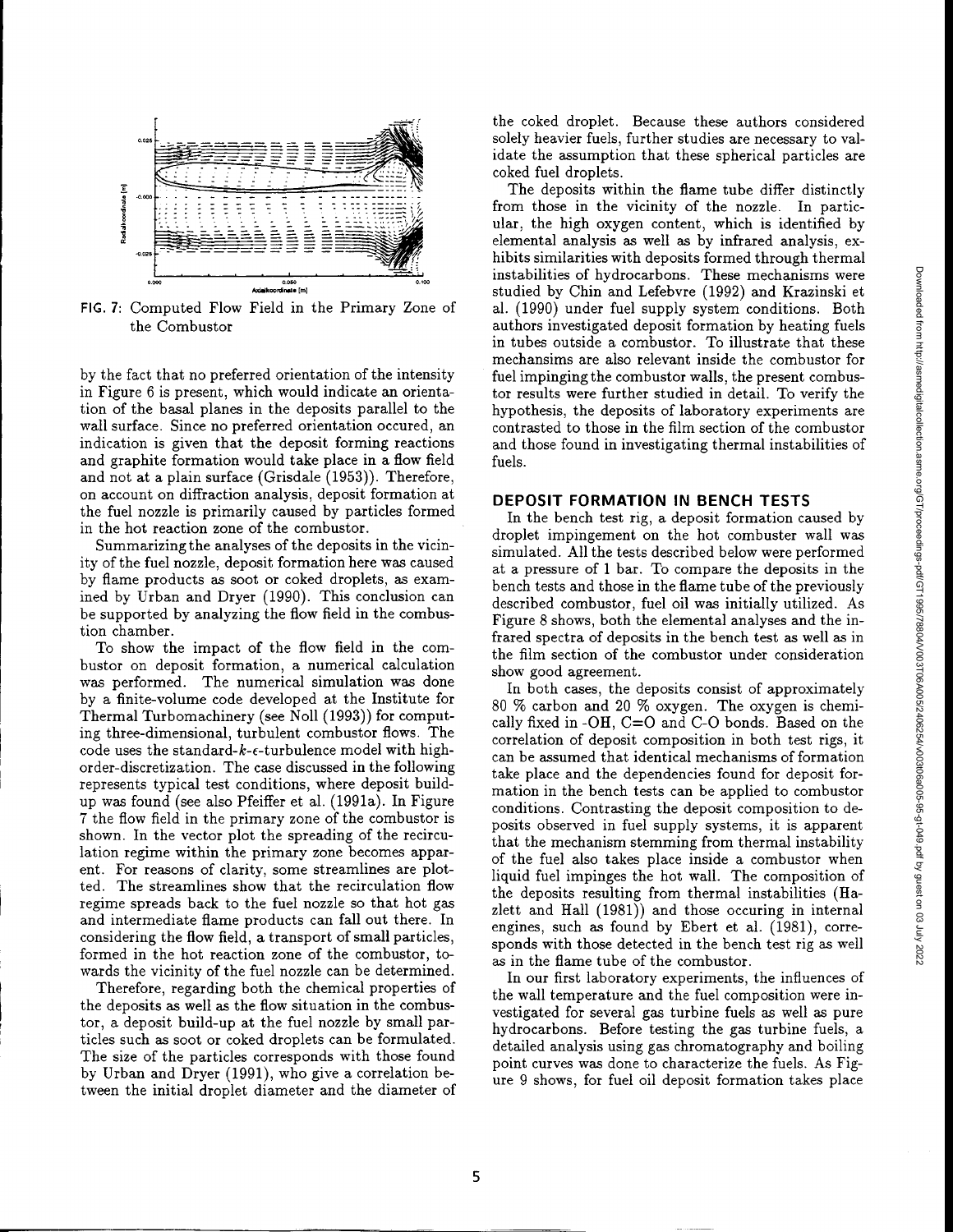



FIG. 8: Chemical Characteristics of the Deposits in the Flame Tube and in the Bench Test Rig



FIG. 9: Deposit Formation of Gas Turbine Fuels

in a temperature regime between 450 K and 730 K.

Using kerosine (Jet 1A) as a test fuel, deposit formation occurs at lower temperatures. This is in correspondence with the boiling characteristics of the fuels because the measured boiling range (DIN 51751) of kerosine lies between 413 K and 518 K while fuel oil boils between 450 K and 650 K. Contrasting the deposit mass of fuel oil and the kerosine under consideration, it is apparent that the high-boiling fuel oil contributes stronger to deposit formation than the kerosine.

To demonstrate that the high-boiling components in the fuel are responsible for deposit formation, the fuel oil was split into two fractions. The components boiling above 613 K were split from the compounds boiling



FIG. 10: Deposit Formation of Fractions of Fuel Oil

below 613 K. While the high-boiling components contribute very strongly to deposit formation, the fraction boiling below 613 K formed no deposits (see Figure 10).

From gas chromatography measurements of the highboiling fuel fraction, no combinations with less than 19 carbon atoms were identified. The tendency of the longchain components in the fuel to form deposits was confirmed by studies with pure hydrocarbons. In these studies considering alkanes, alkenes and aromatics it was found that with increasing carbon chain length of the hydrocarbon deposit formation increases (see Brandauer et al. (1993)). As a further result of the investigations with pure hydrocarbons, a first approach to describe the reactions leading to deposit formation can be given. In particular, autooxidation of the fuel plays an important role.

To confirm our reaction path, which indicate a strong influence of oxygen on deposit formation, our studies in an air environment were compared to to those in a nitrogen atmosphere. As Figure 11 indicates, the oxygen in the ambient atmosphere contributes to a high deposit forming tendency. This is confirmed by studies of Hurley (1982), who was unable to find any deposits from liquid fuels under nitrogen tests when he used fuel without oxygen.

In the presence of oxygen, the deposit formation based on fuel oil takes place in a temperature regime between 450 K and 730 K showing maximum deposit mass at approximately 570 K. At 450 K, the onset of fast autooxidation in the fuel takes place. At temperatures above 570 K both the rate of autooxidation decreases and the droplet vaporization time decreases as shown by our droplet investigations. Both effects lead to a decrease in deposit formation. The time the liquid fuel wets the hot wall affects strongly deposit formation. To determine unequivocally this fact, experiments with various solutions of hexane and hexadecene were performed. Hexane and hexadecene were chosen because hexane forms no deposits and hexadecene contributes strongly to deposit formation. The deposit mass shown in Figure 12 is thus normalized to the initial hexadecene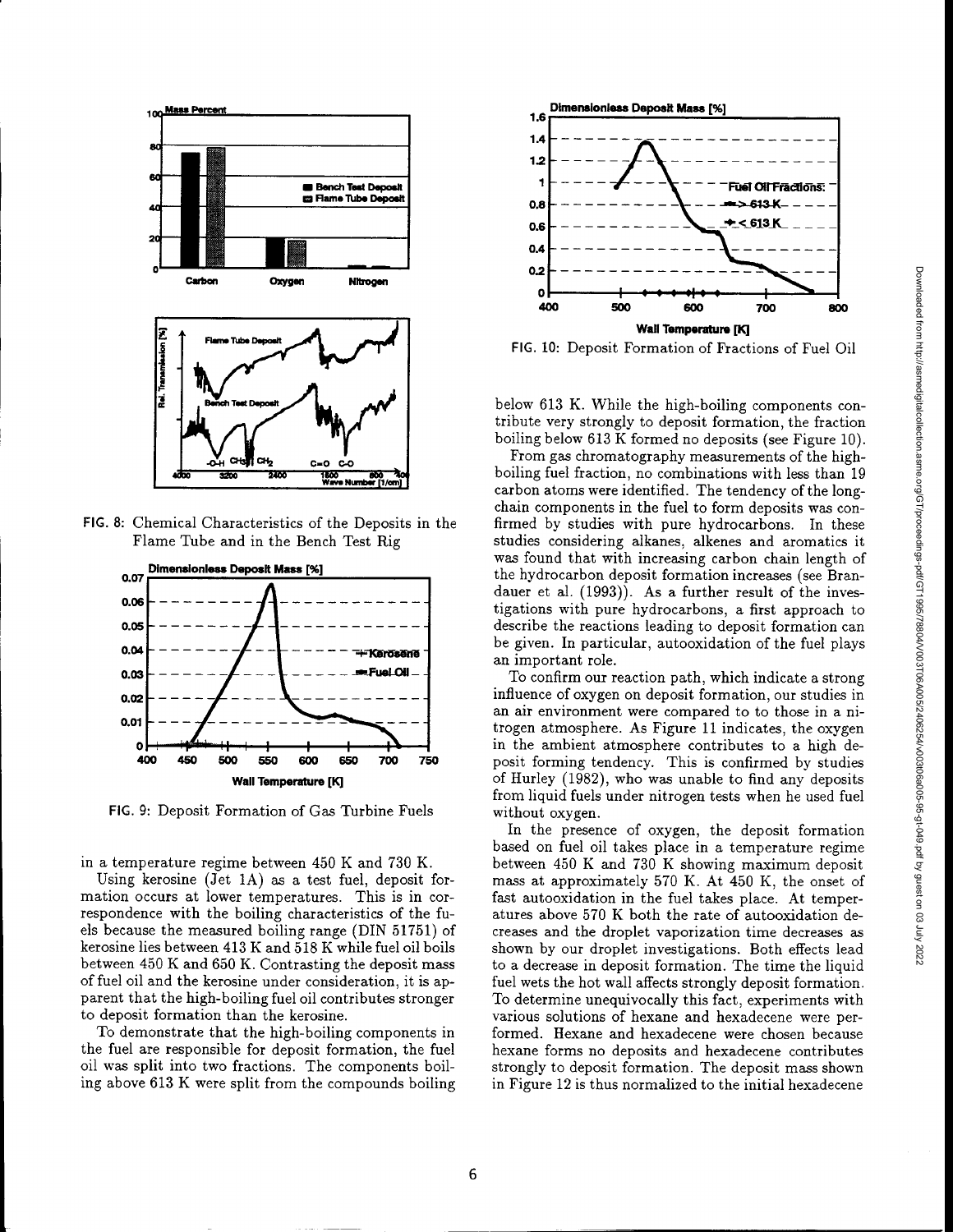

FIG. 11: Influence of Ambient Atmosphere on Deposit Formation



FIG. 12: Influence of Vaporization Time on Deposit Formation

mass. With increasing hexadecene content in the solution the dimensionless deposit mass increases. The vaporization time of the two-component droplets, which is also the time for chemical reactions in the liquid fuel, is also plotted in Figure 12. In this plot, the increase of deposit formation with increasing vaporization time becomes apparent.

The influence of vaporization time also becomes clear when comparing the deposit forming tendency of the high-boiling compounds in the fuel to the fuel oil itself. Our recorded boiling point curves show that above 613 K only 12 % by volume of the fuel oil boils. Because these combinations are responsible for deposit formation solely, about 8 times more dimensionless deposit mass will be expected in the experiments. However, these combinations cause about 20 times more dimensionless deposit mass (compare Figures 9 and 10) because they exhibit longer vaporization times at the same surface temperature than the fuel oil itself.

In summary, long-chain components in the fuel, which allow long residence times at high surface temperatures, contribute strong to deposit formation. The

temperature regime as well as the fact of increasing deposit mass with increasing residence time on the surface is in accordance with investigations of Marteney and Spadaccini (1986) in a heated tube. This confirms that identical processes are taking place in the combustor with fuel impinging on the hot wall and during thermal decomposition in a fuel supply system. The increase in deposit formation with rising oxygen concentration in the ambient atmosphere indicates the presence of reactions with oxygen in the formation path of these deposits. Therefore, autooxidation reactions take place in the fuel, as other authors postulate in investigating thermal instabilities of fuels (Krazinski et al. (1990), Roback et al. (1983), Katta et al. (1993)).

# **CONCLUSIONS**

Deposit formation in gas turbine combustion chambers is found to occur at two locations with different formation mechanisms. In the combustor under consideration, deposit formation originates in the vicinity of the fuel nozzle by accumulation of particles formed in the reaction zone. This is demonstrated by detailed chemical and physical analyses and a numerical simulation of the flow field in the combustor. In contrast, the deposit build-up in the flame tube is caused by the impingement of fuel droplets on the hot combuster wall, accompanied by chemical reactions of the fuel at the wall. Finally, based on the physical and chemical characteristics of the deposits, criteria to distinguish the formation mechanisms inside the combustor were formulated. By simply comparing the elemental analyses, it can be detected whether deposit formation is caused by intermediate flame products or liquid fuel impinging on the combustor flame tube.

Detailed simulation of deposit formation by fuel impingement at the flame tube was accomplished in bench tests. From the apparent chemical similarities between the deposits from bench tests and the deposits in the flame tube, it becomes evident that the study of the relevant parameters for deposit formation in bench tests is permitted. After defining the influence of fuel composition and wall temperature, e. g., a temperature range of approximately 200 K to 300 K depending on fuel composition, it is shown that these deposits are affected by the oxygen concentration in the ambient atmosphere. In further studies the deposit causing combinations in a gas turbine fuel can be identified and the influence of the residence time of the liquid fuel on the hot surface can be determined. Considering the chemical composition and the existing temperature range of deposit formation, it is demonstrated that the thermal instabilities of the fuel, which were investigated in detail under fuel supply system conditions, have a decisive impact on deposit formation in advanced combustors using fuel prevaporization.